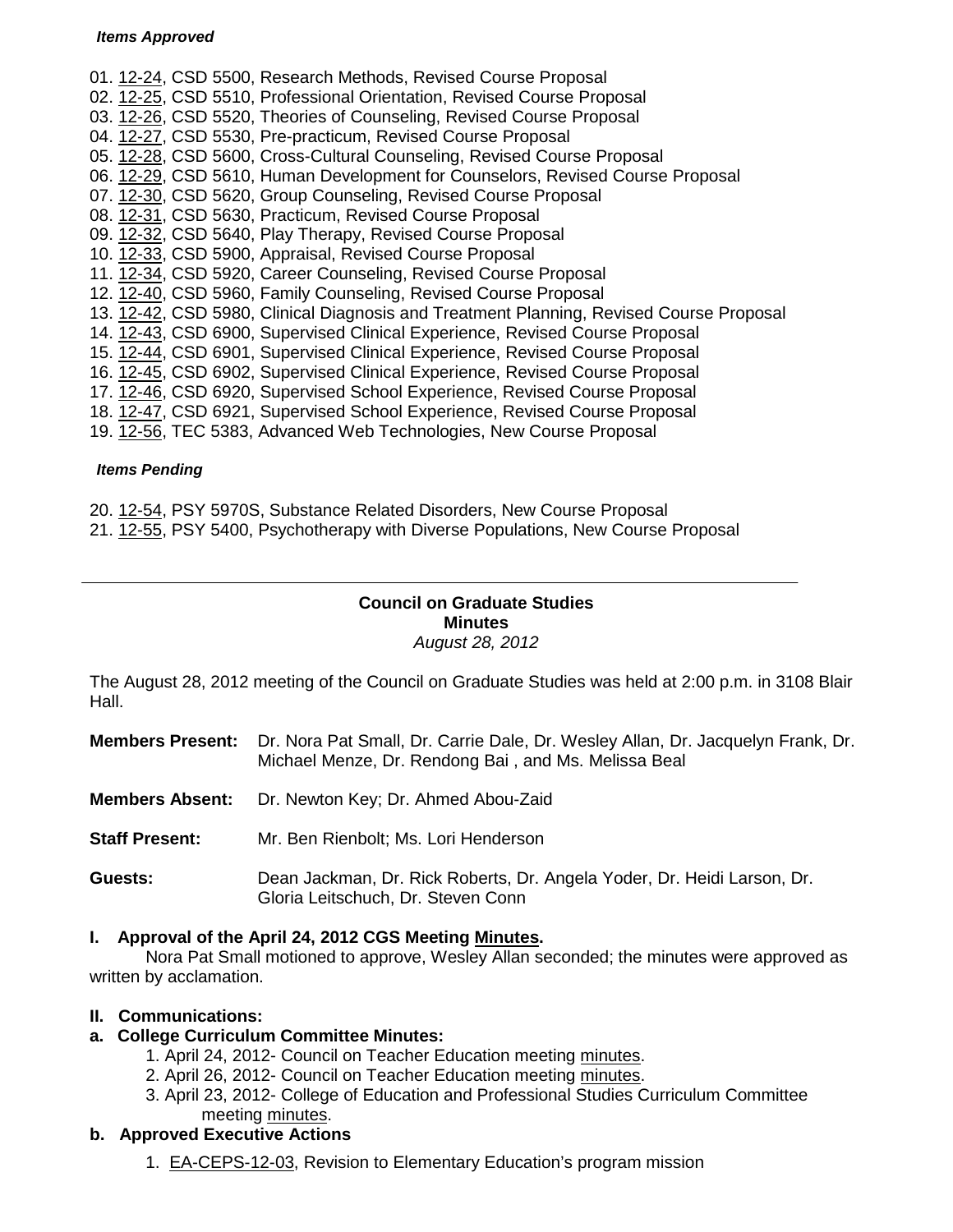2. [EA-CEPS-12-04,](http://castle.eiu.edu/~eiucgs/exec-actions/EA-CEPS-12-04.pdf) Memo from Dean Jackman requesting revision to Kinesiology and Sport Studies- admission requirement for the concentration in Sport Administration

#### **c. Reviewed Executive Actions**

1. [EA-LCBAS-12-05,](http://castle.eiu.edu/~eiucgs/exec-actions/EA-LCBAS-12-05.pdf) Memo from Dean Izadi to revise credit hours for FCS 5230 series

Nora Pat Small motioned to approve, Wesley Allan seconded, the Executive Actions were approved by acclamation.

## **III. Items Added to the Agenda (Today):**

01. [12-57,](http://castle.eiu.edu/~eiucgs/currentagendaitems/agenda12-57.pdf) Proposal for a New Program in Non-Degree Graduate Study

Council approved by acclamation to add this item to the agenda

#### **IV. Items Acted Upon**

 01. [12-24,](http://castle.eiu.edu/~eiucgs/currentagendaitems/agenda12-24.pdf) CSD 5500, Research Methods, Revised Course Proposal Rick Roberts presented the course. Council approved unanimously with change in wording: "consumers about research" to "consumers of research"; Effective date - Fall 2013.

(3-1-4) CSD 5500, Research Methods

This course is designed to introduce students to research methodology in the counseling and student affairs professions. The course has two purposes: 1) to develop informed consumers of research and 2) to develop in students an appreciation of research and its application in counseling and student affairs. Lab includes a series of statistical exercises.

02. [12-25,](http://castle.eiu.edu/~eiucgs/currentagendaitems/agenda12-25.pdf) CSD 5510, Professional Orientation, Revised Course Proposal Rick Roberts presented the course. Council approved unanimously; Effective date – Summer 2013. (3-0-3) CSD 5510, Professional Orientation

This course provides an orientation to the counseling profession. Areas covered include an understanding of all aspects of professional functioning such as history of the profession, roles, organizational structures, preparation standards, credentialing, legal and ethical issues and the emerging use of technology within the counseling field.

03. [12-26,](http://castle.eiu.edu/~eiucgs/currentagendaitems/agenda12-26.pdf) CSD 5520, Theories of Counseling, Revised Course Proposal Rick Roberts presented the course. Council approved unanimously; Effective date – Summer 2013. (3-0-3) CSD 5520, Theories of Counseling

This course provides a survey of major theories of counseling. Areas covered include history of each theory, theory of personality development, theory of counseling application, research, and use with diverse groups.

04. [12-27,](http://castle.eiu.edu/~eiucgs/currentagendaitems/agenda12-27.pdf) CSD 5530, Pre-practicum, Revised Course Proposal Rick Roberts presented the course. Council approved unanimously; Effective date - Fall 2013. (3-1-4) CSD 5530, Pre-practicum

A course in the application of theories with emphasis upon developing knowledge and skills expected of the professional counselor. Lab includes Interpersonal Process Recall (Triadic counseling practice).

05. [12-28,](http://castle.eiu.edu/~eiucgs/currentagendaitems/agenda12-28.pdf) CSD 5600, Cross-Cultural Counseling, Revised Course Proposal Rick Roberts presented the course. Council approved unanimously; Effective date – Spring 2013.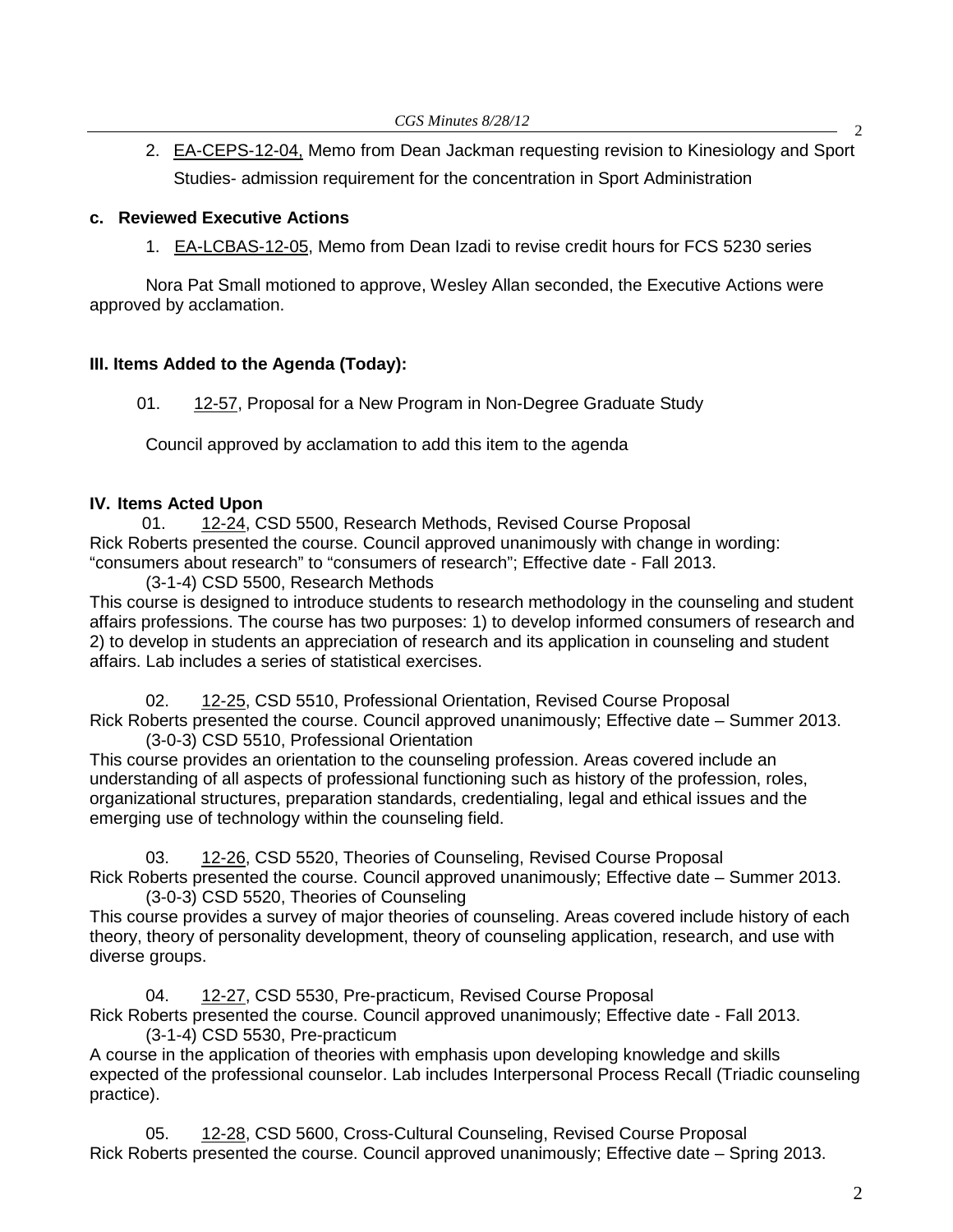*CGS Minutes 8/28/12*

# <sup>3</sup> (3-0-3) CSD 5600, Cross-Cultural Counseling

This course is designed to provide an introduction to an overview of the challenges and processes of counseling clients in our culturally diverse society. Factors will include race, culture, ethnicity, gender, sexual orientation, mental and physical characteristics. Special emphasis will be placed on becoming aware of one's own culture in order to view the client's world. Prerequisite(s):

CSD 5500, CSD 5510, CSD 5520 and CSD 5530

06. [12-29,](http://castle.eiu.edu/~eiucgs/currentagendaitems/agenda12-29.pdf) CSD 5610, Human Development for Counselors, Revised Course Proposal Rick Roberts presented the course. Council approved unanimously; Effective date – Summer 2013. (3-0-3) CSD 5610, Human Development for Counselors

This course is designed to provide students with an understanding of the nature and needs of individuals at all developmental levels. It is based on life‐span theories of development, which assume that there is a developmental logic to behavior. The course will help counselors assess and provide appropriate strategies to help clients work through issues that block growth and adaption. Major theories, concepts, and principles related to physical, psychosocial, cognitive, moral, spiritual, emotional, self, and cultural development will be examined.

Prerequisite(s):

CSD 5500, CSD 5510, CSD 5520, CSD 5530

07. [12-30,](http://castle.eiu.edu/~eiucgs/currentagendaitems/agenda12-30.pdf) CSD 5620, Group Counseling, Revised Course Proposal

Rick Roberts presented the course. Council approved unanimously; Effective date – Spring 2013. (3-0-3) CSD 5620, Group Counseling

This course is designed to provide both theoretical and experiential understanding of group purpose, development, dynamics, counseling theories, group counseling methods and skills, and other group approaches.

Prerequisite(s):

CSD 5500, CSD 5510, CSD 5520, CSD 5530

08. [12-31,](http://castle.eiu.edu/~eiucgs/currentagendaitems/agenda12-31.pdf) CSD 5630, Practicum, Revised Course Proposal

Rick Roberts presented the course. Council approved unanimously; Effective date – Spring 2013. (3-1-4) CSD 5630, Practicum

This course provides for the development of counseling skills under supervision within a student's program of study. Lab includes individual and triadic supervision. Prerequisite(s):

May be taken concurrently with CSD 5500, CSD 5510, CSD 5520 and CSD 5530. Chair required to register.

School Counseling Concentration: CSD 5600, CSD 5620 and CSD 5940 must be completed before or taken concurrently with CSD 5630.

Clinical Mental Health Counseling Concentration: CSD 5620, CSD 5930 and CSD 5980 must be completed before or taken concurrently with CSD 5630.

09. [12-32,](http://castle.eiu.edu/~eiucgs/currentagendaitems/agenda12-32.pdf) CSD 5640, Play Therapy, Revised Course Proposal

Rick Roberts presented the course. Council approved unanimously; Effective date – Summer 2013. (3-0-3) CSD 5640, Play Therapy

The course covers the importance of play in educational and therapeutic situations, discussion of play therapy theories and values of play techniques and play as therapeutic treatment. It is designed to provide a study of developmentally appropriate counseling interventions for children and adolescents with a focus on play as a concrete, natural medium of expression for children and its utilization for therapeutic purposes. The clinical relationship between therapist and child will be explored. Students will learn child-centered skills to further develop that relationship in this course. Various play therapy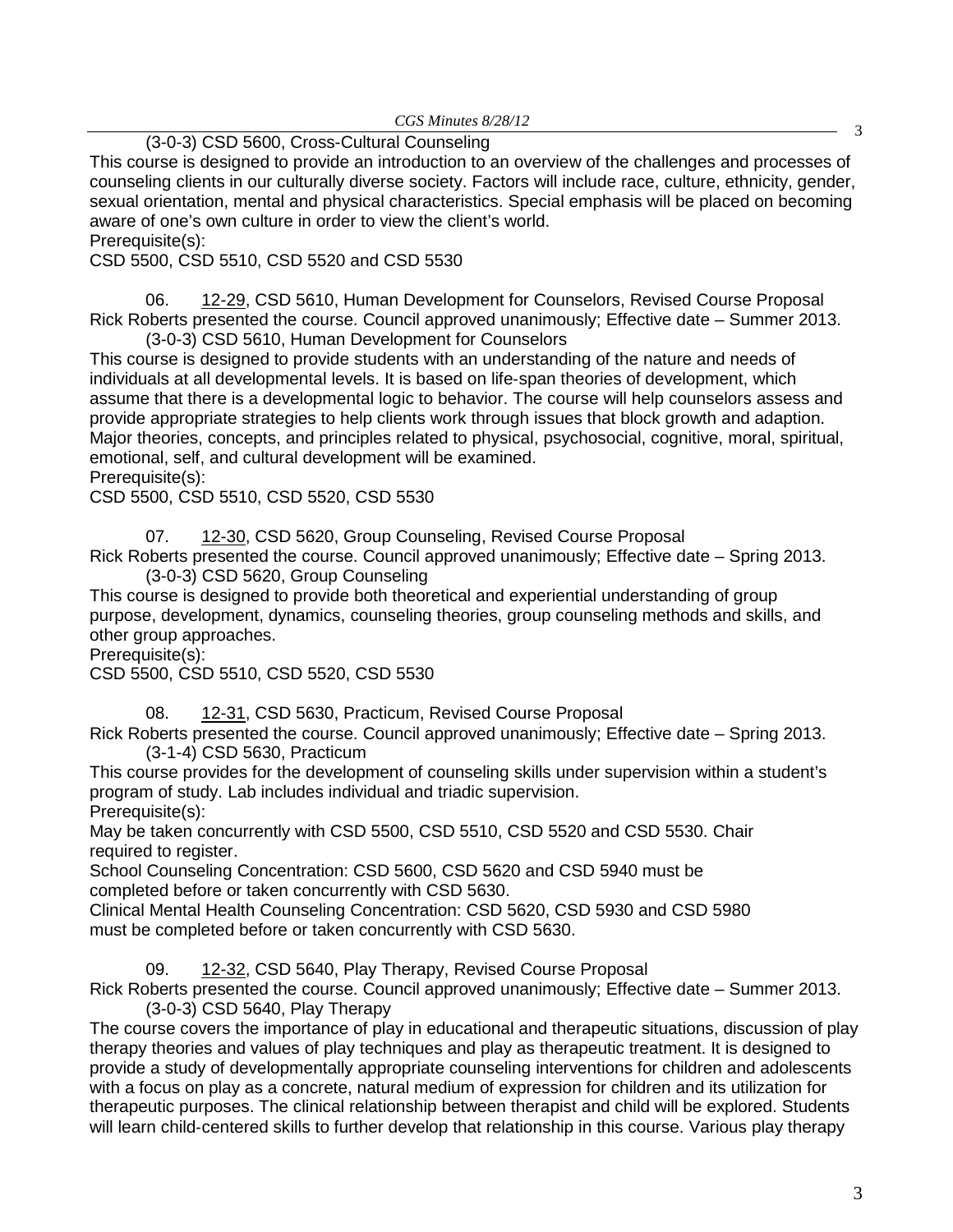*CGS Minutes 8/28/12*

<sup>4</sup> theories & techniques and their rationales will be studied. Legal and ethical issues specific to play therapy, along with multicultural considerations will be discussed. Prerequisite(s):

CSD 5500, CSD 5510, CSD 5520, CSD 5530

10. [12-33,](http://castle.eiu.edu/~eiucgs/currentagendaitems/agenda12-33.pdf) CSD 5900, Appraisal, Revised Course Proposal

Rick Roberts presented the course. Council approved unanimously; Effective date – Spring 2013. (3-0-3) CSD 5900, Appraisal

This course is designed to provide an understanding of individual and group approaches to assessment and evaluation.

Prerequisite(s):

CSD 5500, CSD 5510, CSD 5520, CSD 5530

11. [12-34,](http://castle.eiu.edu/~eiucgs/currentagendaitems/agenda12-34.pdf) CSD 5920, Career Counseling, Revised Course Proposal Rick Roberts presented the course. Council approved unanimously; Effective date – Spring 2013. (3-0-3) CSD 5920, Career Counseling

This course is designed to provide an understanding of career development and related life factors. Special emphasis will be placed on counseling processes designed to assess and assist individuals with career development problems and/or issues.

Prerequisite(s):

CSD 5500, CSD 5510, CSD 5520, CSD 5530

12. [12-40,](http://castle.eiu.edu/~eiucgs/currentagendaitems/agenda12-40.pdf) CSD 5960, Family Counseling, Revised Course Proposal

Rick Roberts presented the course. Council approved unanimously; Effective date – Spring 2013. (3-0-3) CSD 5960, Family Counseling

This course is designed to serve as an introduction to theories of family dynamics and to serve methods of couple and family counseling. Students will be exposed to a rationale for selecting family and other systems theories as appropriate models for family assessment and counseling. Prerequisite(s):

CSD 5500, CSD 5510, CSD 5520, CSD 5530

13. [12-42,](http://castle.eiu.edu/~eiucgs/currentagendaitems/agenda12-42.pdf) CSD 5980, Clinical Diagnosis and Treatment Planning, Revised Course Proposal

Rick Roberts presented the course. Council approved unanimously; Effective date – Spring 2013. (3-0-3) CSD 5980, Clinical Diagnosis and Treatment Planning

This course will acquaint students with descriptive, research‐based clinical knowledge that contributes to the diagnosis and treatment of mental disorders. Students will also become familiar with the current Diagnostic and Statistical Manual of Mental Disorders (DSM) of the American Psychiatric Association and its use in clinical practice.

Prerequisite(s):

CSD 5500, CSD 5510, CSD 5520, CSD 5530

14. [12-43,](http://castle.eiu.edu/~eiucgs/currentagendaitems/agenda12-43.pdf) CSD 6900, Supervised Clinical Experience, Revised Course Proposal Rick Roberts presented the course. Council approved unanimously; Effective date – Summer 2013. (3-Arranged-3) CSD 6900, Supervised Clinical Experience

Internship is a three hundred hour supervised clinical course involving client‐contact experiences and systematic feedback and reflection. This course provides students with the necessary practice skills and conceptual preparation for entry into the profession. Prerequisite(s):

Completion of CSD 5630 with a grade of "B" or better and approval of the Chair. NOTE: Students must make a "B" or better in the final three (3) hours of internship before graduating.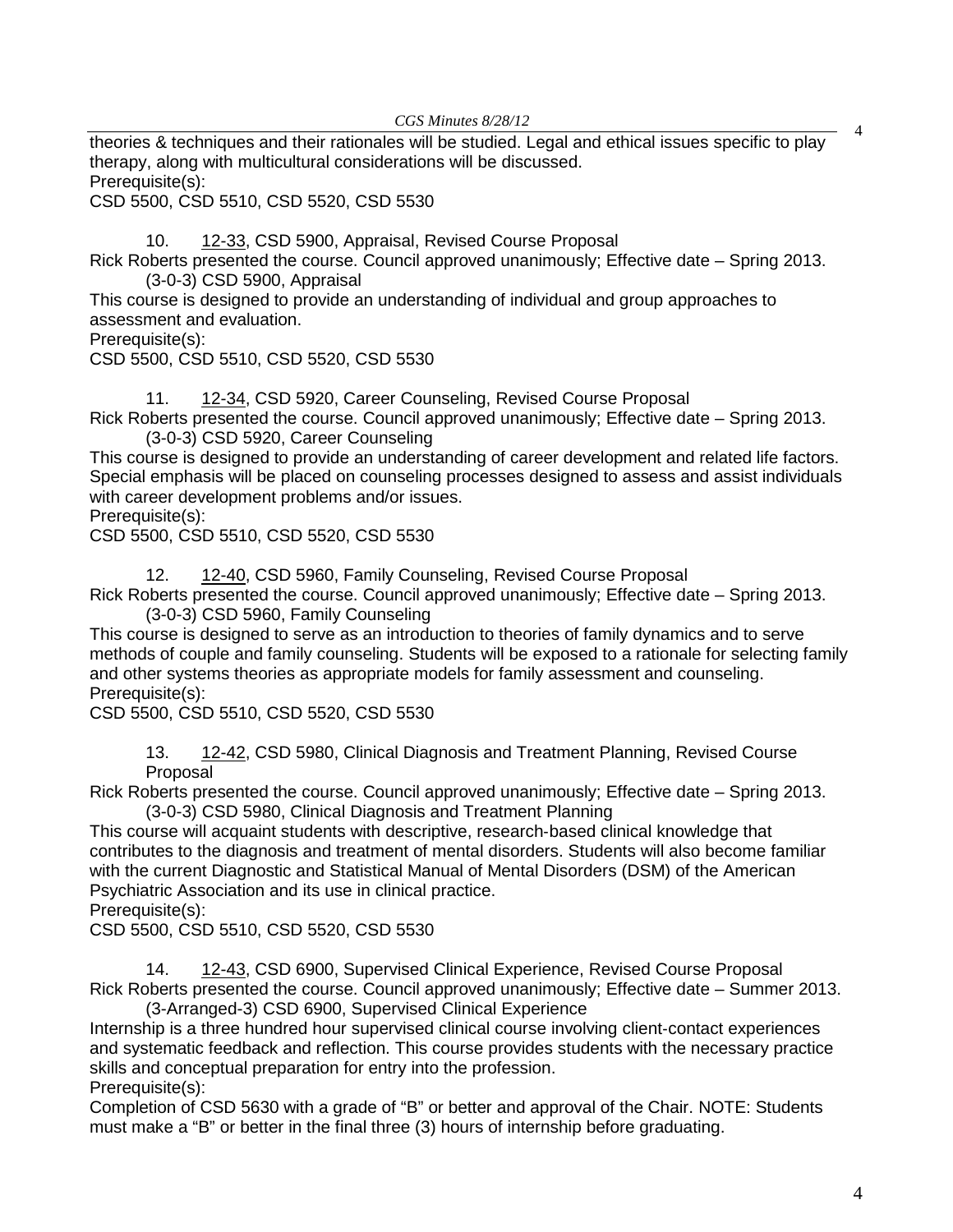<sup>5</sup> 15. [12-44,](http://castle.eiu.edu/~eiucgs/currentagendaitems/agenda12-44.pdf) CSD 6901, Supervised Clinical Experience, Revised Course Proposal Rick Roberts presented the course. Council approved unanimously; Effective date – Fall 2013. (3-Arranged-3) CSD 6901, Supervised Clinical Experience

Internship is a three hundred hour supervised clinical course involving client‐contact experiences and systematic feedback and reflection. This course provides students with the necessary practice skills and conceptual preparation for entry into the profession.

Prerequisite(s):

Completion of CSD 5630 with a grade of "B" or better and approval of the Chair. NOTE: Students must make a "B" or better in the final three (3) hours of internship before graduating.

16. [12-45,](http://castle.eiu.edu/~eiucgs/currentagendaitems/agenda12-45.pdf) CSD 6902, Supervised Clinical Experience, Revised Course Proposal Rick Roberts presented the course. Council approved unanimously; Effective date – Spring 2013. (3-Arranged-3) CSD 6902, Supervised Clinical Experience

Internship is a three hundred hour supervised clinical course involving client‐contact experiences and systematic feedback and reflection. This course provides students with the necessary practice skills and conceptual preparation for entry into the profession. Prerequisite(s):

Completion of CSD 5630 with a grade of "B" or better and approval of the Chair. NOTE: Students must make a "B" or better in the final three (3) hours of internship before graduating.

17. [12-46,](http://castle.eiu.edu/~eiucgs/currentagendaitems/agenda12-46.pdf) CSD 6920, School Supervised Experience, Revised Course Proposal Rick Roberts presented the course. Council approved unanimously; Effective date – Fall 2013. (3-Arranged-3) CSD 6920, School Supervised Experience

Internship is a 300 hundred hour supervised experience in all services normally considered a part of comprehensive developmental guidance program.

Prerequisite(s):

Completion of CSD 5630 with a grade of "B" or better, successful completion on the Illinois School Counseling certification exam and approval of the Chair. NOTE: Students must make a "B" or better in the final three (3) hours of internship before graduating.

18. [12-47,](http://castle.eiu.edu/~eiucgs/currentagendaitems/agenda12-47.pdf) CSD 6921, School Supervised Experience, Revised Course Proposal Rick Roberts presented the course. Council approved unanimously; Effective date – Spring 2013. (3-Arranged-3) CSD 6921, School Supervised Experience

Internship is a 300 hundred hour supervised experience in all services normally considered a part of comprehensive developmental guidance program.

Prerequisite(s):

Completion of CSD 5630 with a grade of "B" or better, successful completion on the Illinois School Counseling certification exam and approval of the Chair. NOTE: Students must make a "B" or better in the final three (3) hours of internship before graduating.

19. [12-54,](http://castle.eiu.edu/~eiucgs/currentagendaitems/agenda12-54.pdf) PSY 5970S, Substance Related Disorders, New Course Proposal Wesley Allan presented the course. Council asked for revisions to be made before presentation at next CGS meeting; Effective date – Summer 2013.

(3-0-3) PSY 5970S, Substance Related Disorders

This course is designed to provide students with an overview of substance related disorders in clinical psychology settings. Specific topics covered will include the etiology of substance related disorders, issues pertaining to assessment and diagnosis, and treatments used for this population. The primary goal is to help students understand how substance related disorders affect clients as well as to understand issues related to providing psychological services (assessment and treatment) to these clients.

Prerequisite(s):

Student must be admitted into the Clinical Psychology Master's Program